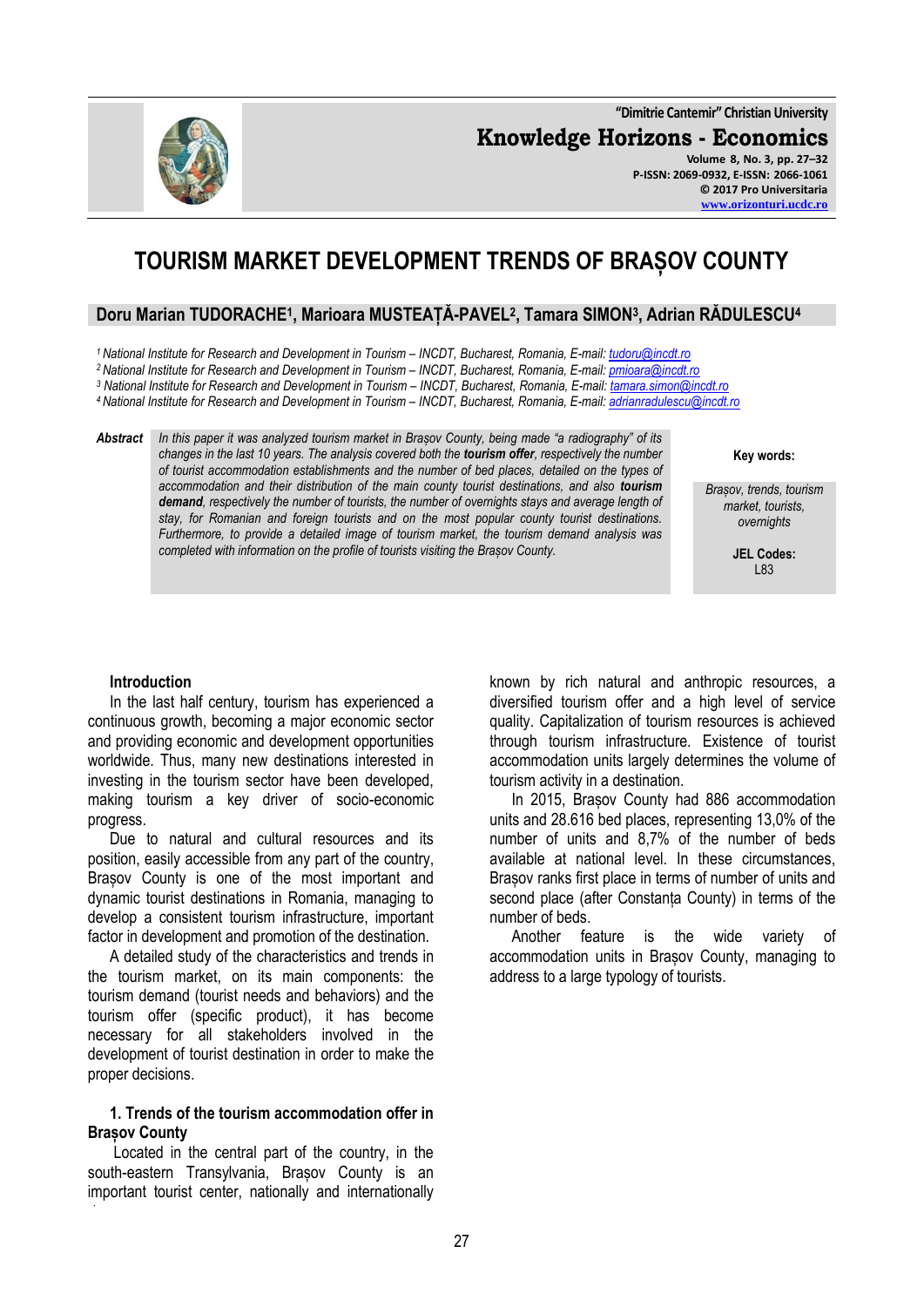

## **Figure no. 1. The evolution of the number of tourist accommodation establishment and the number of bed places by type, in Brașov County, in the period 2006-2015**

#### *Source:* National Institute of Statistics, Tempo on-line database [\(http://statistici.insse.ro/shop/\)](http://statistici.insse.ro/shop/)

*The total number of tourist accommodation units* in Brașov County increased in the last 10 years with 81,2%, from 489 units in 2006 to 886 units in 2015. In the same period, *the accommodation capacity* increased by 106,1%, from 13.883 to 28.616 accommodation beds. These increases in the tourist accommodation capacity were higher than the national average during the same reference period (+44,8% for the number of units and +14,3% for the number of bed places).

By types of structures, the number of hotels has increased by 136,5%, the number of hostels by 550,0% (being, in fact, the type of accommodation that has experienced the most dynamic development in the period 2006-2015) and the guesthouses and the agritourism guesthouses (cumulative) have registered an increase of 82,0%. The latter had the largest share in the total of structures - more than 67,4%. The recession has left its mark on the evolution of the number of accommodation facilities in Brașov County, the most affected being agritourism guesthouses and tourist villas, whose numbers declined (many of these have been closed) during the years of economic and financial instability (2009-2010), and increased gradually during 2011-2015.

*Regarding the structure of accommodation beds, by the type of units, in 2015, for the first time in the last 10 years, the guesthouses and the agritourism guesthouses (cumulative) have exceeded the hotels (41,1% versus 39,1%).*

Another interesting aspect is the distribution of the number of accommodation units and the number of accommodation beds on the main tourist destinations (municipalities) in the county.

The analysis of the structure of accommodation capacity in Brașov County highlights that urban areas still holds the majority of the accommodation units, although their share fell slightly from 57,5% in 2006 to 55,6% in 2015.

Among urban localities are remark Brașov city (including Poiana Brașov), which held 21,9% of the accommodation units from the county, and Predeal with 17,0%. Rural area is represented by the Bran-Moieciu-Fundata corridor, a representative tourist destination of Brașov County, which attracted the attention of tourists after 1990, when began developing the accommodation infrastructure. The Bran and Moieciu communes (tourist resorts) have kept their lead position in the period 2006-2015, holding 31,5% of the existing accommodation units at the county level.

Also, regarding the existing accommodation capacity, urban area owns a larger number of accommodation beds than rural area, but it is understandable if we take into account the fact that in this area are included Brașov city and known tourist resorts as Poiana Brașov, Predeal and Râşnov. However, it should be noted that, in terms of number of bed places, the share of rural area has increased significantly between 2006-2015, from 20,4% to 31,3%.

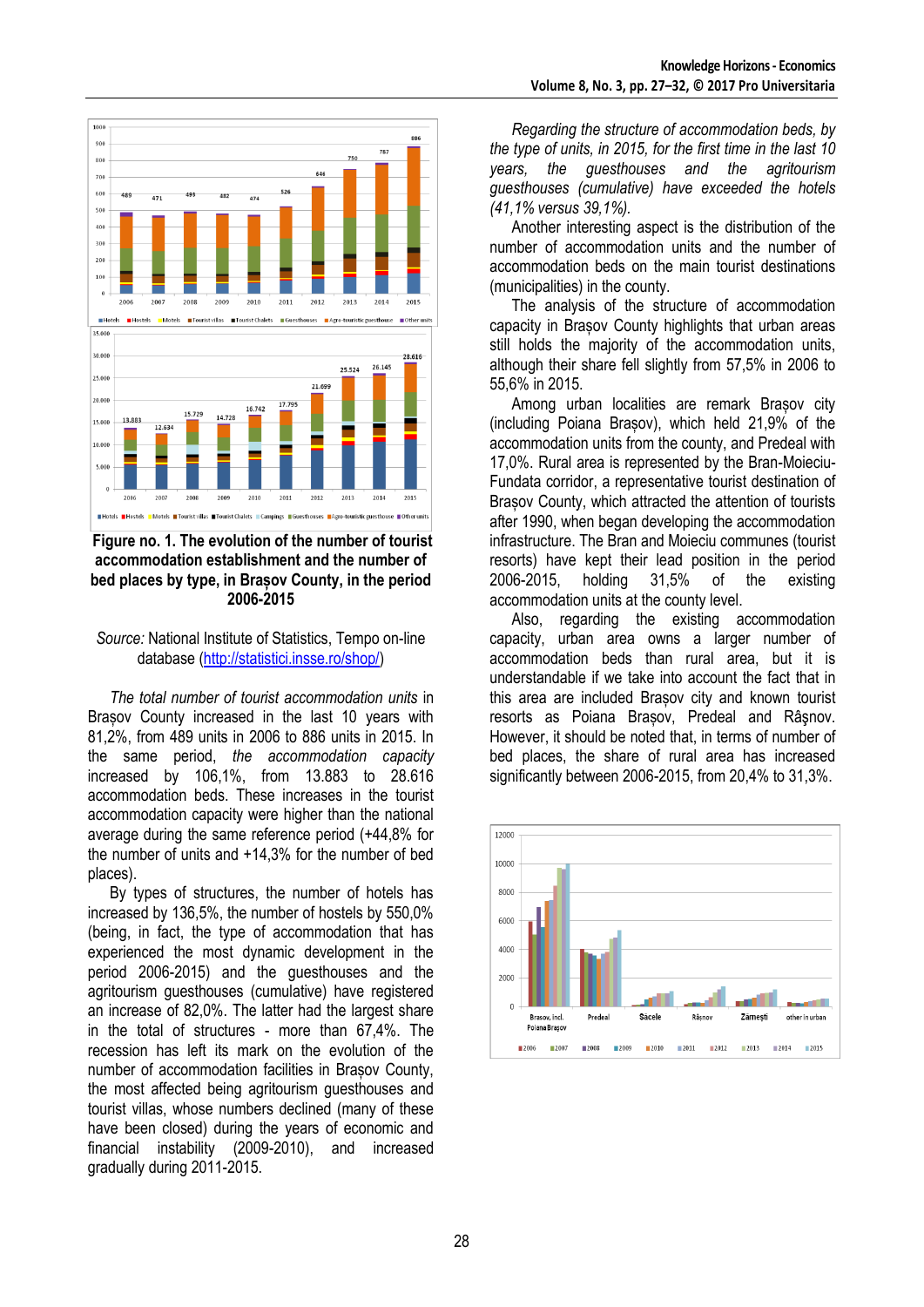

**Figure no. 2. The number of accommodation beds in the main urban and rural tourist destinations in Brașov County**

*Source:* National Institute of Statistics, Tempo on-line database [\(http://statistici.insse.ro/shop/\)](http://statistici.insse.ro/shop/)

In the urban area, it is observed a slower growth of already established destinations, as Brașov city (+67,2%) and Predeal resort (+32,8%), and accented growth rates for some less famous destinations, that has made significant investments in tourist attractions and accommodation infrastructure in the recent years: Râşnov (an increase by 7,7 times of the number of beds), Săcele (an increase by 8 times) or Zărnești (an increase by 3 times).

In the rural area there was a relevant growth in the number of accommodation bed places, in 2015 it was 3,2 times more seats than in 2006. Period 2008-2011 is characterized by the stagnation of the accommodation offer. However, since 2012, it is evident the revival of tourism activity by increasing tourism offer. There is a large concentration of the number of accommodation beds in Bran-Moieciu-Fundata area, notorious for rural tourism and agritourism (24,4% of the total accommodation places in Brașov County and 77,8% of accommodation places from rural area). In addition, other rural destinations are starting slowly to develop accommodation infrastructure (Sâmbăta de Sus, Tărlungeni, Măieruş, etc.).

#### **2. Trends of tourist accommodation demand in Braşov County**

Tourist circulation expresses actual demand under different aspects and will be analyzed based on three indicators: *tourists' arrivals*, *overnights* and *average length of stay*. In the period 2005-2014 it is observed an increase of the number of tourists arrivals with 93,2%, from 448.147 to 865.689, and the number of overnights with 78,1%, from 1.000.318 to 1.781.818. The year 2009 is the only one in the series that is recorded reductions of the two indicators (-22,4% and -23,0%

respectively), marking the economic crisis on the tourism sector in Brașov.

With a market share of 10,2% from the number of tourist arrivals and 8,8% from the number of overnight stays (2014), Brașov County ranks third nationally after Bucharest and Constanța County, and also is one of the most dynamic tourist destinations, with increases recorded in the past decade over the national average.

Romanian tourists are the majority, their share increased during the analyzed period from 80,2% to 84,0% and the overnight stays of Romanian tourists increased from 79,4% to 83,5%.

Overall downward trend in the share of foreign tourists, didn't denied their increase recorded since 2009. In fact, in the period 2009-2014 the number of foreign tourists increased by 93,0% and their overnight stays by 81,7%.





**Figure no. 3. Evolution and structure of tourist arrivals and overnight stays in accommodation units in Brașov County**

*Source:* National Institute of Statistics, Tempo on-line database [\(http://statistici.insse.ro/shop/\)](http://statistici.insse.ro/shop/)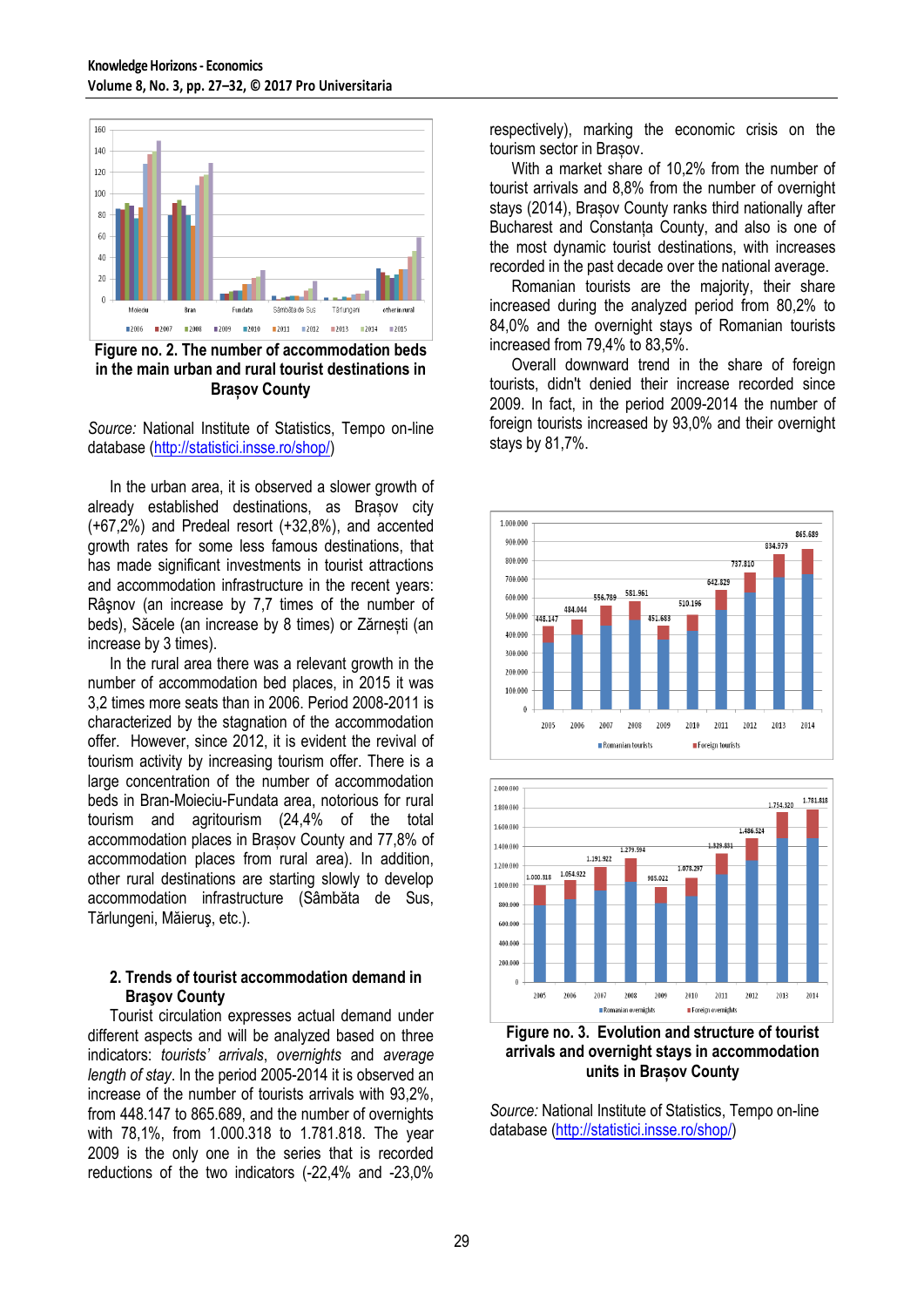In 2013, the largest share of foreign tourists is represented by tourists from Germany (14,6% of total), followed by Israel (9,8%), (6,4%), Italy (5,9%), France (5,8%), Spain (5,5%), USA (5,1%), Great Britain (4,7%), Moldova (4,1%) and Bulgaria (3,8%).<sup>1</sup>

The concentration of the tourist attractions in certain areas of the Brașov County is reflected in the distribution of tourist arrivals and overnight stays in the most popular tourist destinations.

The urban areas concentrate most of the tourist flows in Brașov County (79,8% of the tourist arrivals and 79,3% of the overnight stays). However, it is noted an increasing share of rural areas in the analysed period, from 10,2% to 20,2% on arrivals and from 10,2% to 20,7% in the number of overnight stays. Also, during this period, the number of tourists arrivals in rural destinations from the county increased 3,8 times and 3,6 times for their overnight stays.





**Figure no. 4. The evolution of tourist arrivals in major destinations in urban and rural areas in Brașov County**

*Source:* National Institute of Statistics, Tempo on-line database [\(http://statistici.insse.ro/shop/\)](http://statistici.insse.ro/shop/)

Regarding urban localities, the Brașov city (including Poiana Brașov resort) stands out, with a percentage of over 48,9% of total arrivals in 2014, followed by Predeal resort (17,2%). After 2008-2009, among other localities in urban areas it is distinguished: Săcele, Râșnov and Zărnești.

Regarding rural areas, the mostly share of the tourist flows is focused on the Bran-Moieciu-Fundata corridor (85,1% of the total number of tourists arrivals in rural areas in 2014). Most dynamic destination was the Fundata village, who managed to triple the number of accommodated tourists in 2013 compared to 2012, and a 9-fold increase compared to 2011. This relatively new tourist destination manages to attract about half of the number of tourist arrivals registered in other established rural destinations in the county (Moieciu or Bran).

It has highlighted the remarkable increase in the number of accommodated tourists in other villages of the county (Măieruş and Tărlungeni), especially in the second part of the period. Trend of tourist flows orientation to other destinations in the county was supported by tourism accommodation infrastructure development, creating other tourism facilities, particularly leisure equipments and the emergence of new business centers/incubators on the outskirts of Brasov. As such, some of the tourists visiting these rural destinations have business travel reasons.

Most of the tourists visiting the tourist destinations from Brașov County prefer to lodging in hotels (over 60% throughout the analyzed period). The guesthouses and agritourist pensions (cumulative) attract 24,6% of all tourist arrivals, but the percentage of those accommodated in these units increased steadily between 2005-2014. It is also noted the increased interest of tourists for youth specific forms of accommodation (number of tourists accommodated in hostels has quadrupled from 2005 to 2014).

Brasov County, an heterogeneous tourist destination, is unable to hold the tourists more than 2 to 2,2 days, average length of stay remained at this level throughout the analysed period. Even if in the Brașov County there are tourist resorts and tourist areas, where tourists might stay more than two days, however this is not reflected in the statistical available data.

It is also noted that there are no great differences between length of stay in urban and rural destinations, and even destinations that had an average of more than 3 days before 2008 (Făgăraș, Săcele and Râşnov), went down to only 2 days towards the end of the period.

## **3. Visitors profile in Brașov County tourist destination**

Following a qualitative marketing research conducted among professionals of tourism in Brașov County, under the project "Intelligent Destination Management for Sustainable Tourism (DIMAST)" was outlined a profile of tourist visiting Brașov County.<sup>2</sup>

Analyzing the provided answers, it was concluded that the Brașov County is a heterogeneous tourist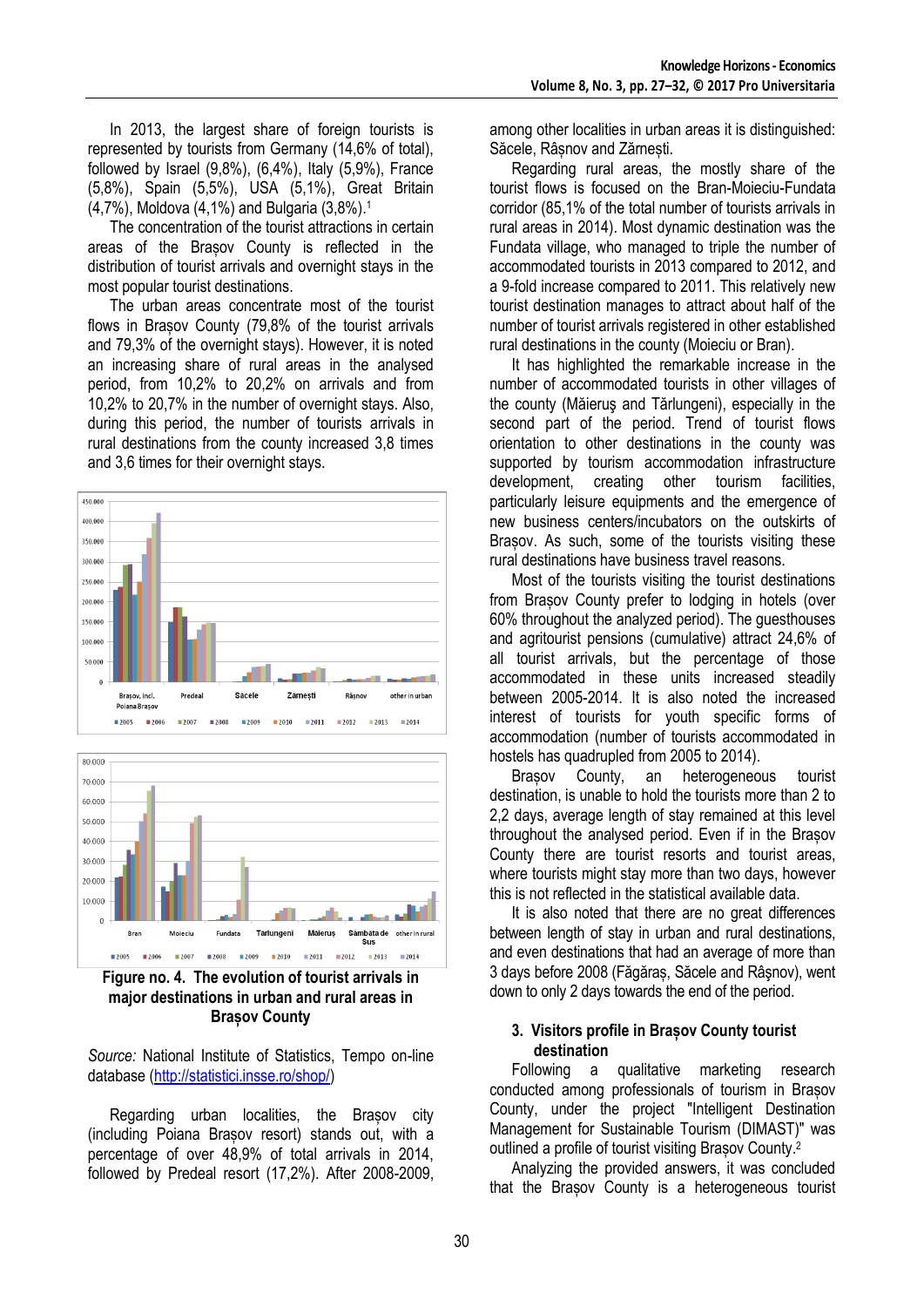destination, with a various forms of tourism, unevenly distributed at the territorial level.

Romanian tourists who spend their winter holidays in Brașov County are generally interested in practice season sports in tourist resorts like Poiana Brașov or Predeal, spending the Christmas holidays in destinations such as Bran-Moieciu, Zărnești, Viscri, being interested in the traditions and local gastronomy. During summer vacation, tourists are interested in visiting the city of Brașov and its surroundings, or spending holidays in rural areas (Bran - Moieciu, Viscri). An appreciable number of Romanian tourists, especially those from Bucharest and outside the Carpathian arch, visit Brașov County to spend the weekend, preferring the Râșnov - Bran - Moieciu - Fundata area. During the off season, Brașov city is an important destination for business tourism.

The foreign tourists arriving from Western Europe (Austria, Germany, France, Britain, Italy, Spain) are divided into: a) very young tourists, low-income, staying in hostels or campings, interested in nature, but also in cultural attractions, traditions and local customs and b) seniors and adult tourists, who are interested in cultural attractions (museums, castles, fortresses, fortified churches, customs and local traditions, crafts and cultural events, local cuisine). Both, the first and the second category, usually come during the summer season.

Israeli tourists are generally people over 45 years, with middle and high incomes and are interested in visiting places / attractions which they heard from their older compatriots (possibly born in Romania). The main visited tourist attractions are: Poiana Brașov resort, the historic center of Brașov City, the Synagogue of Brașov, Bran castle, Râșnov fortress, etc. They come, especially, in spring and autumn. Tourists from former U.R.S.S. have become regular tourists in Old Style Christmas period in Poiana Brașov and Prahova Valley. They are young and adult tourists (sometimes with children) with above-average incomes, who come to spend the holidays, to practice winter sports and are interested in shopping and entertainment.

An increasingly number of foreign tourists chooses Rupea - Viscri with traditional guesthouses, and there are, also, a lot of tourists who come for the observation of big carnivores in Zarnesti area.

Should not be neglected the large share of one-day visitors (both Romanian and foreigners) who prefer to make a circuit of the historical center of Brasov, to visit Bran castle, etc. The county location on the major tourist routes such as Bucharest-Sibiu or Bucharest - Sighișoara, represent a factor that fosters the development of transit tourism and therefore contribute to increasing the number of day-visitors.

## **Conclusions**

The tourism market from Brașov County is booming. With growth rates of the main tourist indicators higher than the national average, Brașov County has maintained a top position among tourist destinations in Romania.

On the one hand, this trend was driven by the general conditions that have increased the overall national economy after 2009, which led to increased investment in tourism infrastructure, enhanced incomes, and allocating a higher percentage of these for travel, and on the other by changes in the preferences of tourists.

Also, in the analysed period, noteworthy are the financial and promotional efforts of the local government and of the private sector. The investments made by the Brașov County Council in preserving, restoring historical heritage, upgrading communication routes were elements that have sustained the tourism development. Furthermore, it is remarkable the effort made by the Association for Promotion and Development of Tourism in Brașov County (APDT) in promoting the county and to organize cultural and historical events with high impact in attracting Romanian and foreign tourists.

Another trend is that more and more tourists (especially foreign tourists) are seeking exclusive, authentic and personalized experiences, which entailed the development of new products and tourist destinations based on natural and cultural heritage. In these circumstances, although the recognized tourist destinations (Brașov city, Poiana Brașov, Predeal, Bran, Moieciu) maintained the top position, some new developing destinations (Zărnești, Râșnov Fundata, Săcele) manage to attract an increasing number of tourists, due to investments in rehabilitation of heritage and in tourism infrastructure and through a different market positioning.

## **6. Acknowledgements**

The research presented in this paper is supported by the Romanian Executive Unit for Financing Higher Education, Research, Development and Innovation, the Joint Applied Research Projects PN-II-PT-PCCA-2013- 4, under contract no. 24/2014.